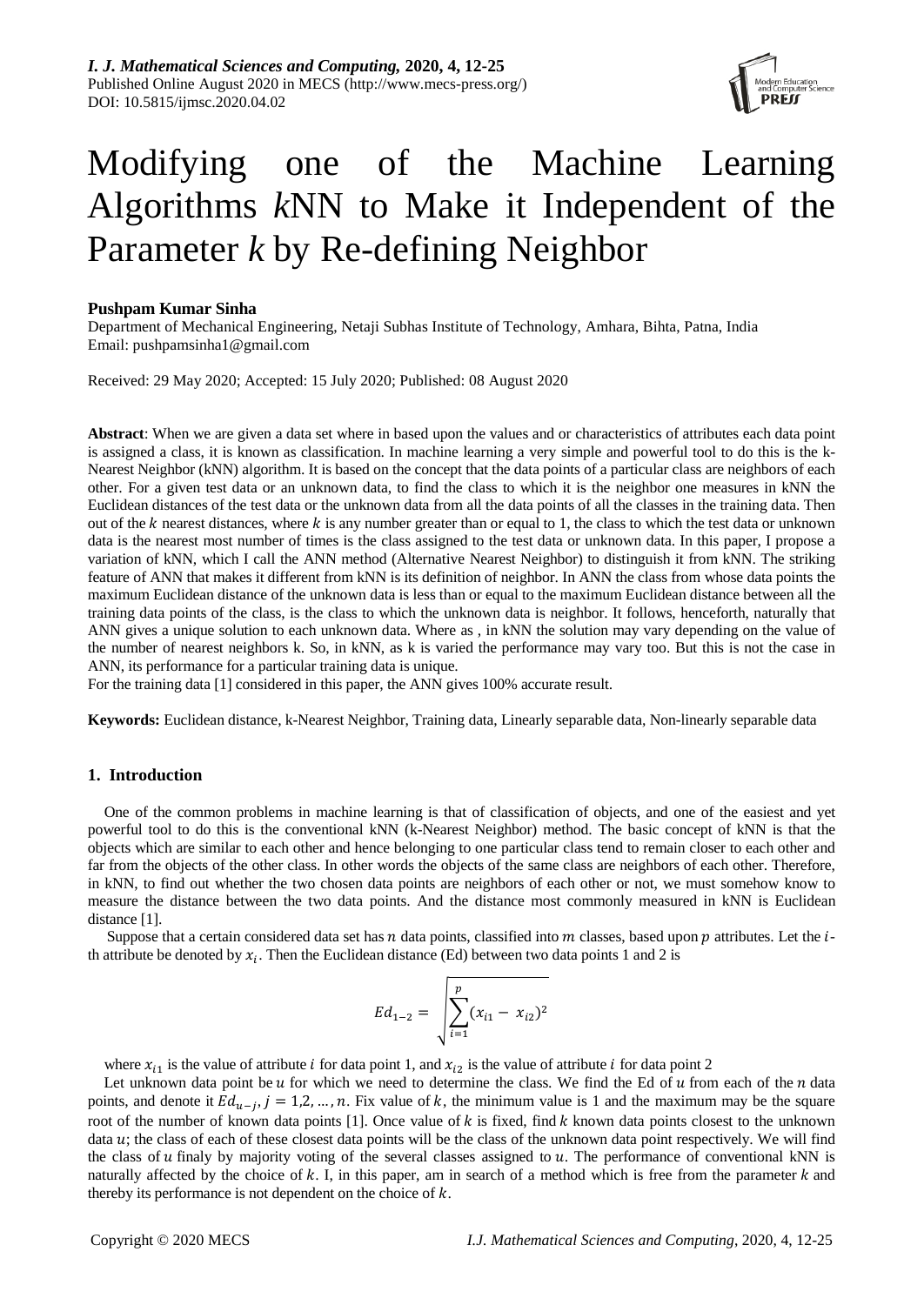Over the years there have been several advancements to the conventional kNN, and broadly the different kNN techniques are classified into Structure based kNN and Non-structure based kNN [2]. The need for providing structure to the input data points arose because of the memory limitation of the conventional kNN for very large and highly dimensional data sets. Ball-tree based algorithms (BTAs) are one of the popular structure based kNNs. In BTA nodes/balls are made enclosing all/some of the input data points of the data set. The node enclosing all the input data points of the data set is the root node, where as they including a certain subset of the data set are either the children to root node or the grandchildren to child node. In each of the node/ball, node radius is found out as the maximum distance of the pivot point from the rest of the data points enclosed inside the node. Pivot point may be any one of the data points that the node owns or it may be the centroid of the data points that the node owns. The BTAs being mention here are KNS1, KNS2 and KNS3. KNS1 is due to Uhlmann [3], while KNS2 and KNS3 are due to Liu et al [4]. KNS1 explicitly finds out the k nearest neighbors of unknown data point u (whose class is unknown), while KNS2 and KNS3 does not. Both KNS2 and KNS3 are algorithms for binary classification. KNS2 finds out how many of the  $k$  nearest neighbors of  $u$  are positive, while KNS3 finds out if at least  $t$  of the  $k$  nearest neighbors of  $u$  are positive. Thus all the three BTAs have their performance dependent upon the choice of pivot points for the nodes/balls and the value of  $k$ , and for KNS3 also on  $t$ . The method that I have developed in this paper is free from all these parameters. Though in my method too I find out the maximum distance for the input data points belonging to a particular class, but this maximum distance is not found out from the pivot point to the rest of the points in the class. There is no pivot point in my method, instead for each class I find out the maximum distance between all the data points that belongs to the class (see Section 2). I call my method the ANN (Alternative Nearest Neighbor) to distinguish it from kNN.

The other popular structure based kNNs include k-d tree [5], nearest feature line (NFL) [6], tunable metric [7], principal orthogonal search tree [8], axis search tree [9], etc.. I do not discuss these here as my method is completely different from these, and hence these are not the pre-requisites to understand my method. Moreover, these are not the stepping stones towards developing my method.

The best example of non-structure based kNN is the conventional kNN [10] which I have introduced above. Using the concept of weights, the conventional kNN underwent some change [11]. In [11] the input data points are assigned weights based on their distances from the unknown data point. However, the solution to the problem of moving unknown points in the space of known data set is different; the notable solutions are by [12], [13] (Continuous RNN), [14], etc. All these are also the non-structure based kNNs. None of these too, with the exception of conventional or classical kNN, are stepping stones towards developing my method.

## **2. The ANN method**

There is no challenge to the concept of conventional kNN that similar objects are neighbors of each other or neighbors are those who are similar to each other and hence belonging to the same class. The measure of similarity mostly adopted is Euclidean distance. A natural question that the above concept raises is how close (less than or equal to a particular threshold value) should the two particular neighbors be so that if the distance between these two data points is greater than the one defining proximity between neighbors, then the two data points are not neighbors. And while developing a machine learning algorithm the answer to the above question must not be subjective. The clue to answer the above question objectively lies in the input data set of the particular classification problem itself, also, called the training data in machine learning paradigm.

The ANN method believes that there is no lower limit to how close the two neighbors can get, but there always is an upper limit to how far the two neighbors are. For a data set for which the above boundary of neighborhood has not been declared explicitly, we find the maximum distance between the data points belonging to a particular class as the farthest that the two particular data points belonging to the class can get, and this defines the boundary of neighborhood for that class. This means that for a class with  $l$  data points a combination of any two data points out of  $l$  has to be chosen and the distance between the two calculated, thereby calculating in total  $\frac{l(l-1)}{2}$  distances. Out of these  $\frac{l(l-1)}{2}$  distances the maximum defines the boundary (upper limit) of neighborhood of that class. The striking feature of ANN that makes it different from kNN is this very definition of neighbor. To be precise, in ANN the class from whose data points the maximum Euclidean distance of the unknown data is less than or equal to the maximum Euclidean distance between all the training data points of the class, is the class to which the unknown data is neighbor.

Consider a certain training data with  $p$  data points segregated into classes 1, 2 and 3 with  $l$ ,  $m$  and  $n$  data points respectively based on the value of two attributes  $x$  and  $y$ .

$$
l + m + n = p \tag{1}
$$

Let the boundary of neighborhood in class 1, 2 and 3 respectively (i.e. the maximum distance amongst the set of data points belonging to a particular class) be  $distmax[1]$ ,  $distmax[2]$  and  $distmax[3]$  respectively, the distance  $Ed_{1-2}$ between any two data points 1 and 2 of the training data being given by

$$
Ed_{1-2} = \sqrt{(x_1 - x_2)^2 + (y_1 - y_2)^2}
$$
 (2)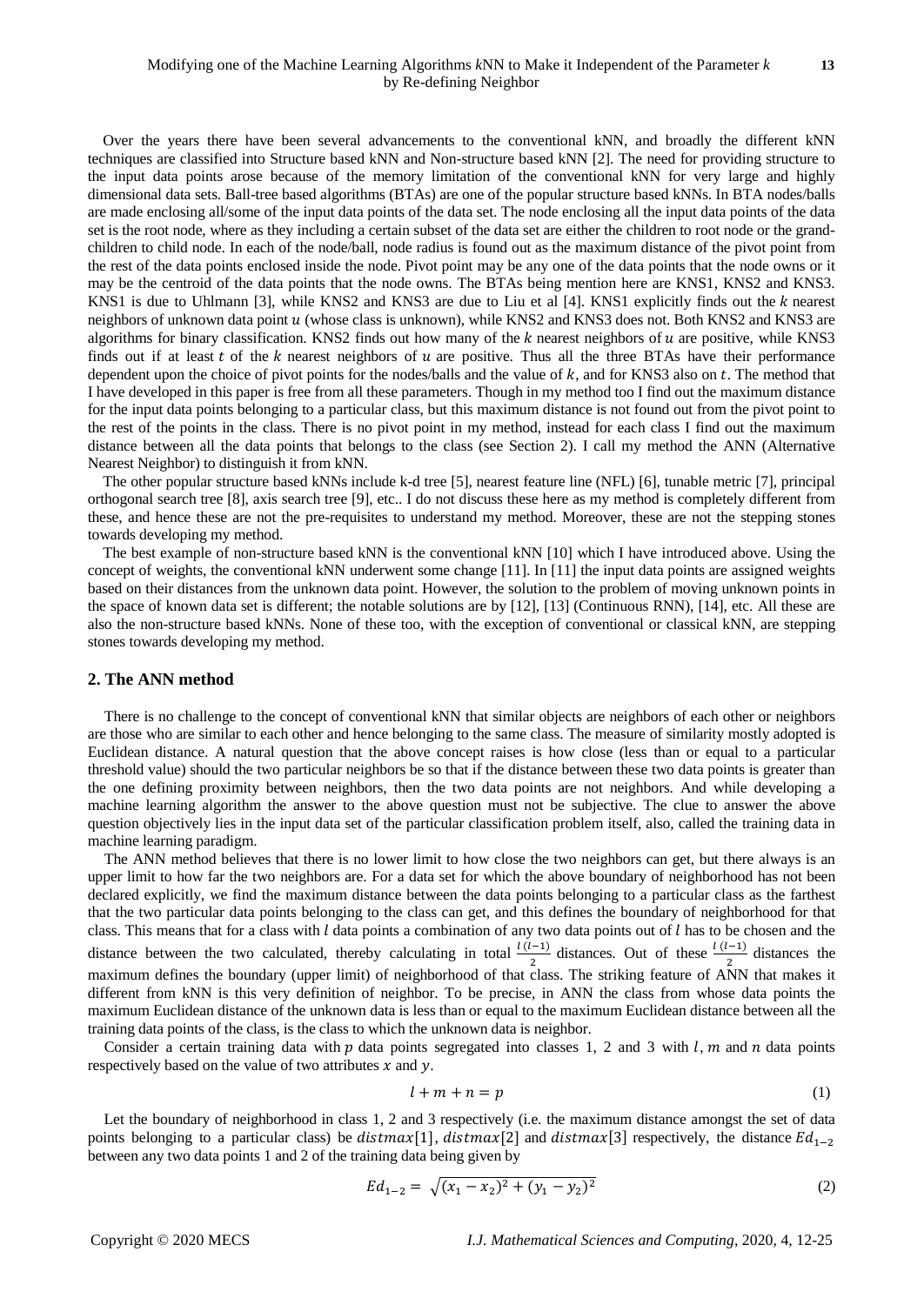where the symbols have usual meaning (see Section 1)

Let the unknown data or test data be  $u$ . Find the maximum distance of  $u$  from the data points in each of the class 1, 2 and 3 separately, and denote it by  $distmax[1]$ ,  $distmax[2]$  and  $distmax[2]$  respectively. An algorithm to find  $distmax2[1]$  is

```
for (k=1; k<=1; k++)dist2[k]=0.0;for (k=1; k<=1; k++)dist2[k]=dist2[k]+sqrt((x_u - x_k)* (x_u - x_k) + (y_u - y_k)* (y_u - y_k));
distmax2[1]=0.0;
for(k=1;k<=1;k++)if(distmax2[1]<dist2[k])
distmax2[1]=dist2[k];
Some of the syntax used in above algorithm is that of the C/C++ programming language.
```
*2.1 Assigning class in ANN method for the above mentioned training data*

If for a certain class i only  $distmax[1] \leq distmax[i]$ , we say that the unknown data or the test data belong to class i. If, however, for two classes or more than two classes, say for example class 1 and 2 here

 $distmax[1] \leq distmax[1], distmax[2] \leq distmax[2]$  and  $distmax[1]$  not equal to distmax2[2],

the unknown data or the test data belongs to the class  $k (=1,2)$  for which  $distmax2[k]$  is minimum.

If, however, for two classes or more than two classes, say for example class 1 and 2 here

 $distmax2[1] \leq distmax[1], distmax2[2] \leq distmax[2]$  and  $distmax2[1]$  equal to distmax2[2],

the unknown data or the test data belongs to the class  $k$  (=1,2) for which the percentage deviation of  $distmax2[k]$  from  $distmax[k]$  is the largest.

If, however, for no class  $distmax[i] \leq distmax[i]$ , the unknown data or the test data belongs to the class k for which  $distmax2[k]$  is minimum provided this minimum is not for two or more than two classes.

If, however, for no class *i* distmax $2[i] \leq$  distmax $[i]$  and there are, say 2 minimums of distmax $2$ , for example for class 2 and 3; i.e.  $distmax2[2]$  equal to  $distmax2[3]$  and  $distmax2[3] < distmax2[1]$ , then the unknown data or the test data belongs to the class  $k$  (=2,3) for which the percentage deviation of distmax $2[k]$  from distmax $[k]$  is the smallest.

# **3.Example Training Data**

Consider the following training data [1] to which we will apply the ANN method for classification

| <b>Name</b>  | <b>Aptitude</b> | Communication | <b>Class</b> |
|--------------|-----------------|---------------|--------------|
| A            | 4               |               | Speaker      |
| $\, {\bf B}$ | 8               | 3             | Worker       |
| $\mathsf{C}$ | 2               | 5             | Speaker      |
| D            | ⇁               | 2.5           | Worker       |
| ${\bf E}$    | 8               | 6             | Leader       |
| $\mathbf F$  | 6               | 7             | Leader       |
| G            | 5               | 4.5           | Worker       |
| H            | 2               | 6             | Speaker      |
|              | 7               | 6             | Leader       |
|              | 5               | 3             | Worker       |
| K            | 3               | 5.5           | Speaker      |
| L            | 9               | 7             | Leader       |
| M            | 6               | 5.5           | Leader       |
| N            | 6               | 4             | Worker       |
| Ο            | 6               | 2             | Worker       |

Table 1.Example training data

The student elections are going on in certain college. A party of students is formed in which different students are assigned different roles based on their performance in two attributes, aptitude and communication skill. There are 15 students in this training data which are segregated into three classes- Leader, Speaker and Worker. A two dimensional graph is plotted for this training data with aptitude along  $x$  axis and communication skill along  $y$  axis.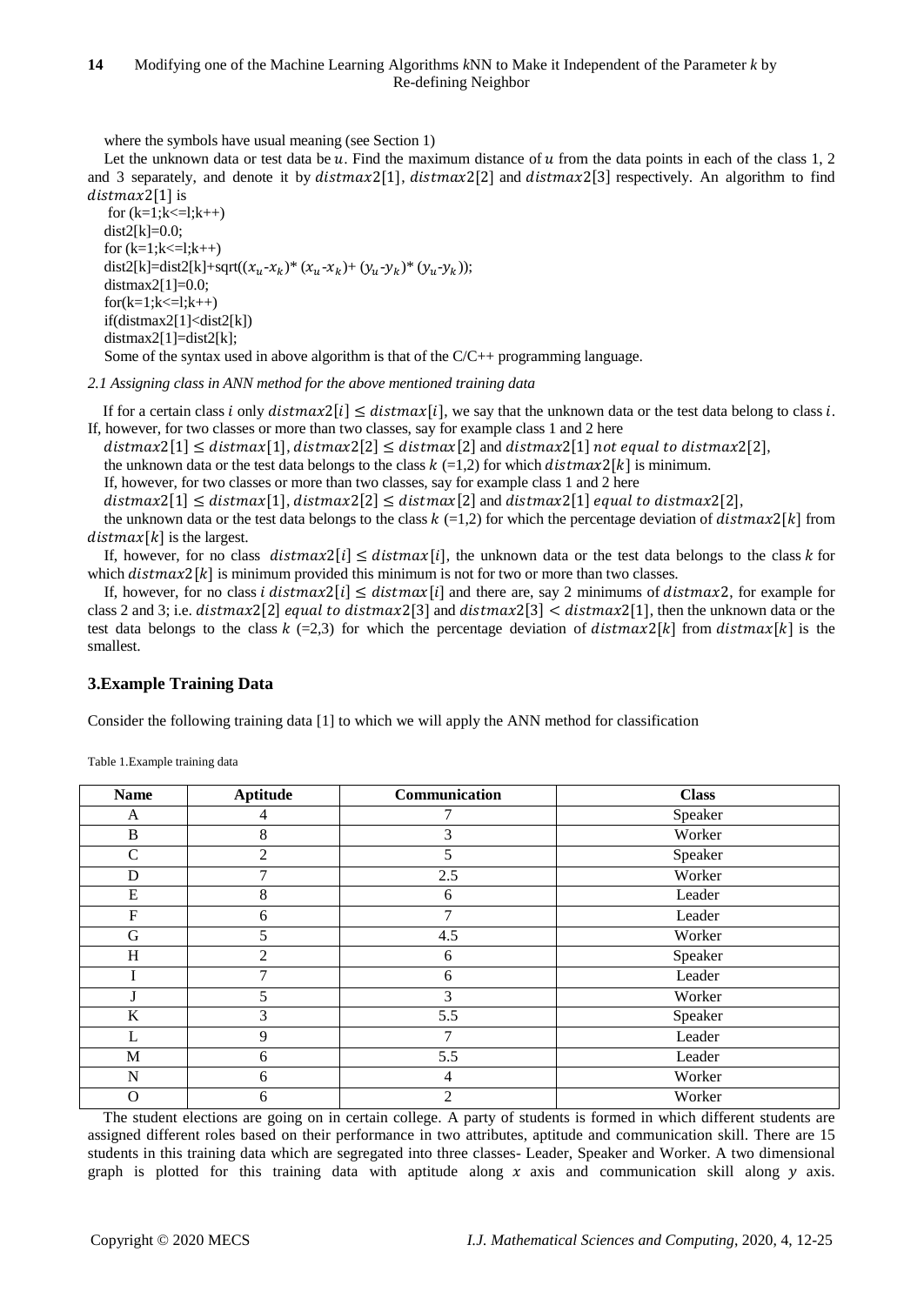

Figure 1 The plot of example training data given in Table 1

From the graph in Fig 1, it is clear that the data is well behaved, i.e. there are no outliers, there is no overlap between data of different classes, and the data points of a particular class tend to aggregate together in a specific region different from that of the other classes. In other words the data is linearly separable.

Because the data set is small, to evaluate the performance of ANN method over this example training data I use Leave-one-out cross-validation (LOOCV) where in I take only one data point at a time as a test data [1]. Beginning with student 'A', I take the data instance of all students one-by-one as test data.

#### **4.Result**

Let the classes Leader, Speaker and Worker be classes 1, 2 and 3 respectively. Then  $distmax[1]$ ,  $distmax[2]$ ,  $distmax[3]$ ,  $distmax[1]$ ,  $distmax[2]$  and  $distmax[3]$  are as defined in Section 2.

*4.1 Result when data point of student A is test data*

| <b>Class</b> | distmax[i] | distmax2[i] | Relationship amongst <i>distmax</i> [ <i>i</i> ], <i>distmax</i> 2[ <i>i</i> ] ( <i>i</i> =<br>(1, 2, 3) |
|--------------|------------|-------------|----------------------------------------------------------------------------------------------------------|
|              | 3.3541     | 5.0         | $distmax2[i] > distmax[i]$ ( <i>i</i> = 1,2,3)                                                           |
|              | 1.11803    | 2.82843     |                                                                                                          |
|              | 3.3541     | 5.65685     |                                                                                                          |

**Prediction:** When  $distmax2[1]$ ,  $distmax2[2]$  and  $distmax2[3]$  are all different from each other one uses the absolute value to find the minimum amongst distmax2[i] ( $i = 1,2,3$ ). Here, for  $i = 2$ , distmax2[i] is the least. Hence student'A' is Speaker.

**Comment:** Prediction is correct

*4.2 Result when data point of student B is test data*

| Class | distmax[i] | distmax2[i] | Relationship amongst <i>distmax</i> [ <i>i</i> ], <i>distmax</i> 2[ <i>i</i> ] ( <i>i</i> =<br>(1, 2, 3) |
|-------|------------|-------------|----------------------------------------------------------------------------------------------------------|
|       | 3.3541     | 4.47214     | $distmax2[i] > distmax[i]$ ( <i>i</i> = 1,2,3)                                                           |
|       | 2.82843    | 6.7082      |                                                                                                          |
|       | 2.82843    | 3.3541      |                                                                                                          |

**Prediction:** distmax2[i] is the least for  $i = 3$ . Hence student 'B' is Worker.

**Comment:** Prediction is correct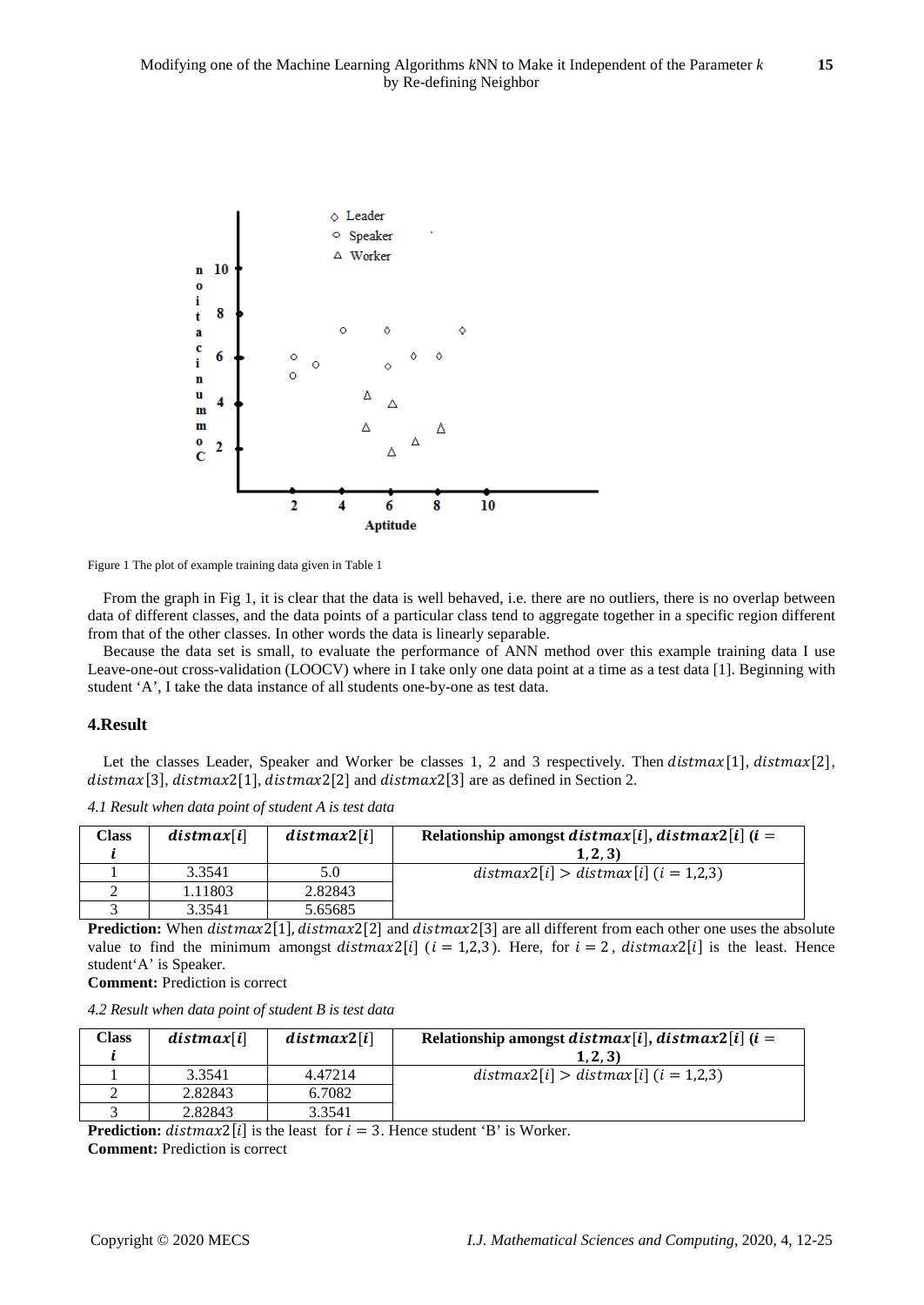| Class | distmax[i] | distmax2[i] | Relationship amongst distmax[i], distmax2[i] $(i =$ |
|-------|------------|-------------|-----------------------------------------------------|
|       |            |             | (1, 2, 3)                                           |
|       | 3.3541     | 7.28011     | $distmax2[i] > distmax[i]$ ( <i>i</i> = 1,2,3)      |
|       | 2.23607    | 2.82843     |                                                     |
|       | 3.3541     | 6.32456     |                                                     |

*4.3 Result when data point of student C is test data*

**Prediction:**  $distmax2[i]$  is the least for  $i = 2$ . Hence student 'C' is Speaker.

**Comment:** Prediction is correct

*4.4 Result when data point of student D is test data*

| Class | distmax[i] | distmax2[i] | Relationship amongst distmax[i], distmax2[i] $(i =$<br>(1, 2, 3) |
|-------|------------|-------------|------------------------------------------------------------------|
|       | 3.3541     | 4.92443     | Only for $i = 3$ , distmax2[i] < distmax[i]                      |
|       | 2.82843    | 6.10328     |                                                                  |
|       | 3.3541     | 2.82843     |                                                                  |

**Prediction:** Student 'D' is Worker.

**Comment:** Prediction is correct

*4.5 Result when data point of student E is test data*

| Class | distmax[i] | distmax2[i] | Relationship amongst distmax[i], distmax2[i] $(i =$ |
|-------|------------|-------------|-----------------------------------------------------|
|       |            |             | (1, 2, 3)                                           |
|       | 3.3541     | 2.23607     | Only for $i = 1$ , distmax $2[i] <$ distmax $[i]$   |
|       | 2.82843    | 6.08276     |                                                     |
|       | 3.3541     | 4.47214     |                                                     |
|       | _ _ _ _    |             |                                                     |

**Prediction:** Student 'E' is Leader.

**Comment:** Prediction is correct

*4.6 Result when data point of student F is test data*

| Class | distmax[i] | distmax2[i] | Relationship amongst distmax[i], distmax2[i] $(i =$ |
|-------|------------|-------------|-----------------------------------------------------|
|       |            |             | (1, 2, 3)                                           |
|       | 3.3541     |             | Only for $i = 1$ , distmax2[i] < distmax[i]         |
|       | 2.82843    | 4.47214     |                                                     |
|       | 3.3541     |             |                                                     |

**Prediction:** Student 'F' is Leader.

**Comment:** Prediction is correct

*4.7 Result when data point of student G is test data*

| Class | distmax[i] | distmax2[i] | Relationship amongst distmax[i], distmax2[i] $(i =$<br>(1, 2, 3) |
|-------|------------|-------------|------------------------------------------------------------------|
|       | 3.3541     | 4.71699     | $distmax2[2] = distmax2[3]$ and $distmax2[2] <$                  |
|       | 2.82843    | 3.3541      | distmax2[1]                                                      |
|       |            | 3.3541      |                                                                  |

**Prediction:** There are two minimums amongst  $distmax2[i]$ ,  $(i = 1,2,3)$  and both are equal. When this is the case the class that one assigns to the student is the one for which the percentage deviation of all the equal minimums amongst  $distmax2[i], (i = 1,2,3 \text{ here})$  from the respective  $distmax[i]$  is the least. Here, the percentage deviation of  $distmax[2]$  from  $distmax[2]$  is 18.5854, and that of the  $distmax[3]$  from  $distmax[3]$  is 11.8034. The percentage deviation of distmax2[3] from distmax[3] is smaller than that of distmax2[2] from distmax[2]. Hence, student 'G' is Worker

**Comment:** Prediction is correct

*4.8 Result when data point of student H is test data*

| Class | distmax[i] | distmax2[i] | Relationship amongst distmax[i], distmax2[i] $(i =$<br>(1, 2, 3) |
|-------|------------|-------------|------------------------------------------------------------------|
|       | 3.3541     | 7.07107     | Only for $i = 2$ , distmax $2[i] <$ distmax $[i]$                |
|       | 2.82843    | 2.23607     |                                                                  |
|       | 3.3541     | 6.7082      |                                                                  |

**Prediction:** Student 'H' is Speaker.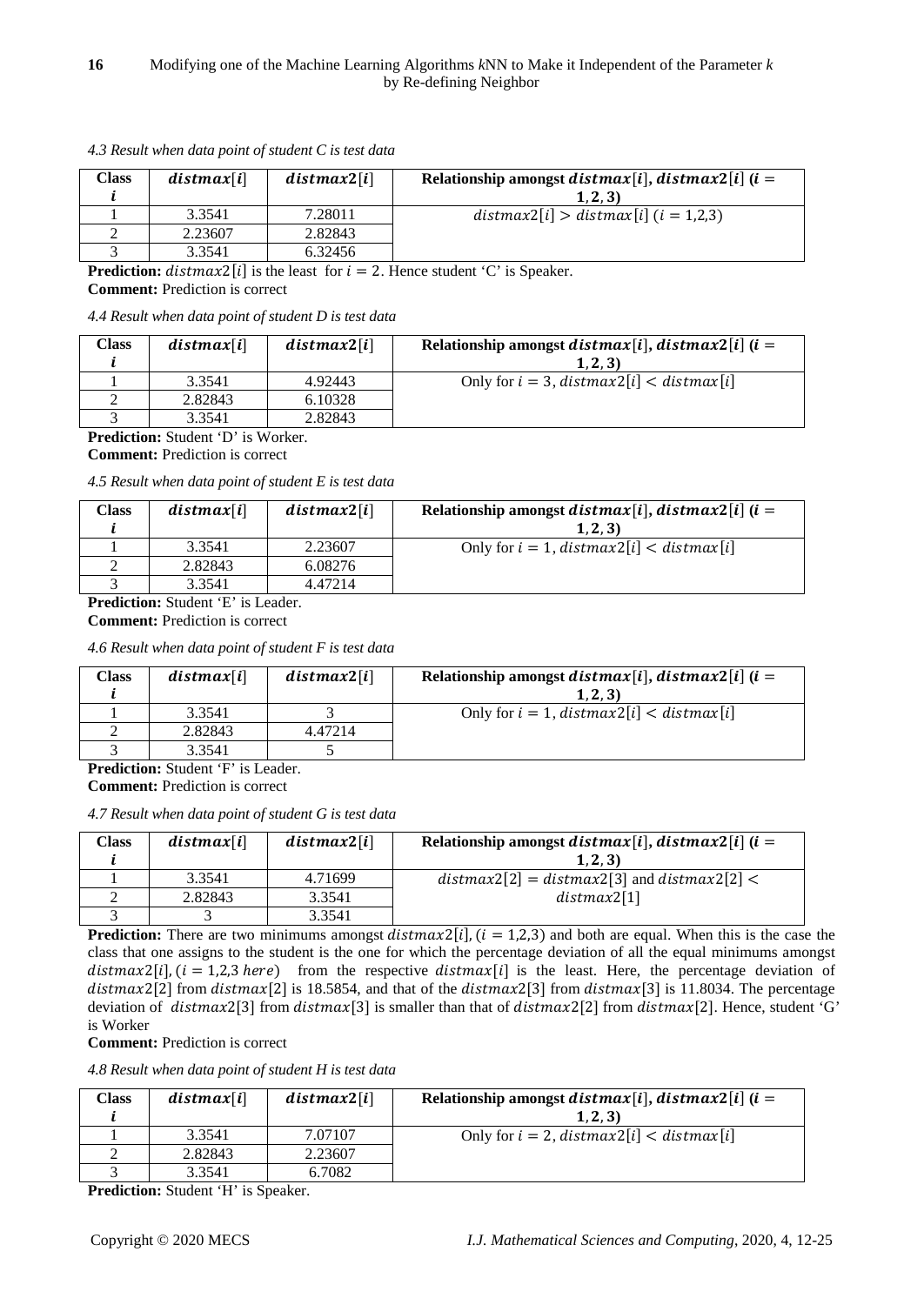# **Comment:** Prediction is correct

*4.9 Result when data point of student I is test data*

| Class | distmax[i] | distmax2[i] | Relationship amongst <i>distmax</i> [ <i>i</i> ], <i>distmax</i> 2[ <i>i</i> ] ( <i>i</i> =<br>(1, 2, 3) |
|-------|------------|-------------|----------------------------------------------------------------------------------------------------------|
|       | 3.3541     | 2.23607     | Only for $i = 1$ , distmax2[i] < distmax[i]                                                              |
|       | 2.82843    | 5.09902     |                                                                                                          |
|       | 3.3541     | 4.12311     |                                                                                                          |

**Prediction:** Student 'I' is Leader. **Comment:** Prediction is correct

*4.10 Result when data point of student J is test data*

| Class | distmax[i] | distmax2[i] | Relationship amongst <i>distmax</i> [ <i>i</i> ], <i>distmax</i> 2[ <i>i</i> ] ( <i>i</i> =<br>(1, 2, 3) |
|-------|------------|-------------|----------------------------------------------------------------------------------------------------------|
|       | 3.3541     | 5.65685     | Only for $i = 3$ , distmax2[i] < distmax[i]                                                              |
|       | 2.82843    | 4.24264     |                                                                                                          |
|       | 3.3541     |             |                                                                                                          |

**Prediction:** Student 'J' is Worker. **Comment:** Prediction is correct

*4.11 Result when data point of student K is test data*

| Class | distmax[i] | distmax2[i] | Relationship amongst distmax[i], distmax2[i] $(i =$ |
|-------|------------|-------------|-----------------------------------------------------|
|       |            |             | (1, 2, 3)                                           |
|       | 3.3541     | 6.18466     | Only for $i = 2$ , distmax $2[i] <$ distmax $[i]$   |
|       | 2.82843    | 1.80278     |                                                     |
|       | 3.3541     | 5.59017     |                                                     |

**Prediction:** Student 'K' is Speaker.

**Comment:** Prediction is correct

*4.12 Result when data point of student L is test data*

| Class | distmax[i] | distmax2[i] | Relationship amongst <i>distmax</i> [ <i>i</i> ], <i>distmax</i> 2[ <i>i</i> ] ( <i>i</i> =<br>(1, 2, 3) |
|-------|------------|-------------|----------------------------------------------------------------------------------------------------------|
|       | 2.23607    | 3.3541      | $distmax2[i] > distmax[i]$ $(i = 1,2,3)$                                                                 |
|       | 2.82843    | 7.28011     |                                                                                                          |
|       | 3.3541     | 5.83095     |                                                                                                          |

**Prediction:**  $distmax2[i]$  is the least for  $i = 1$ . Hence student 'L' is Leader.

**Comment:** Prediction is correct

*4.13 Result when data point of student M is test data*

| Class | distmax[i] | distmax2[i] | Relationship amongst distmax[i], distmax2[i] $(i =$<br>(1, 2, 3) |  |
|-------|------------|-------------|------------------------------------------------------------------|--|
|       |            | 3.3541      | $distmax2[i] > distmax[i]$ $(i = 1,2,3)$                         |  |
|       | 2.82843    | 4.03113     |                                                                  |  |
|       | 3.3541     |             |                                                                  |  |
| - - - |            |             |                                                                  |  |

**Prediction:** distmax2[i] is the least for  $i = 1$ . Hence student 'M' is Leader. **Comment:** Prediction is correct

*4.14 Result when data point of student N is test data*

| Class | distmax[i] | distmax2[i] | Relationship amongst distmax[i], distmax2[i] $(i =$<br>(1, 2, 3) |
|-------|------------|-------------|------------------------------------------------------------------|
|       | 3.3541     | 4.24264     | Only for $i = 3$ , distmax2[i] < distmax[i]                      |
|       | 2.82843    | 4.47214     |                                                                  |
|       | 3.3541     | 2.23607     |                                                                  |

**Prediction:** Student 'N' is Worker.

**Comment:** Prediction is correct.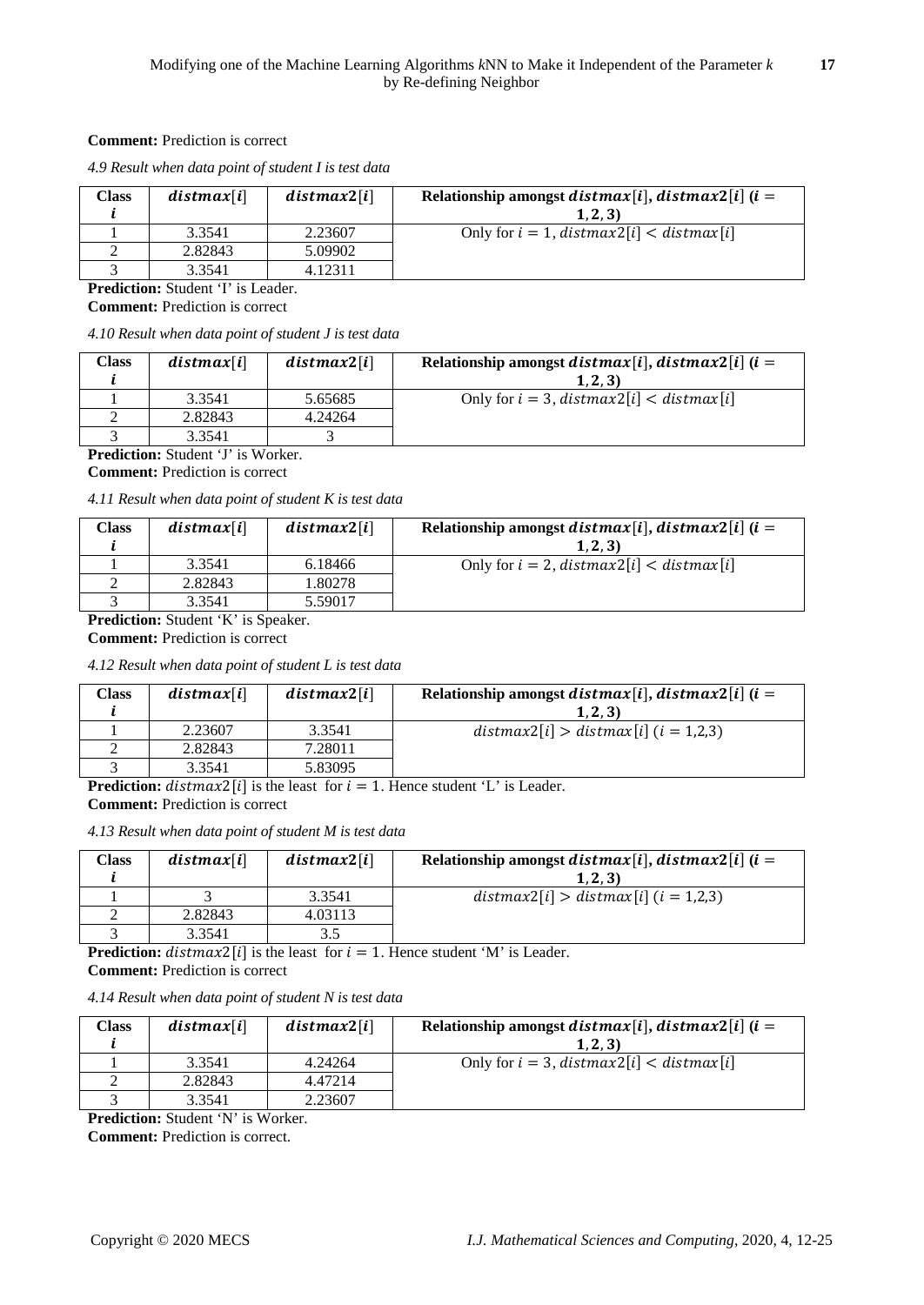| <b>Class</b>                              | distmax[i] | distmax2[i] | Relationship amongst distmax[i], distmax2[i] $(i =$<br>(1, 2, 3) |  |  |
|-------------------------------------------|------------|-------------|------------------------------------------------------------------|--|--|
|                                           | 3.3541     | 5.83095     | Only for $i = 3$ , distmax $2[i] <$ distmax $[i]$                |  |  |
|                                           | 2.82843    | 5.65685     |                                                                  |  |  |
|                                           | 3.3541     | 2.69258     |                                                                  |  |  |
| <b>Prediction:</b> Student 'O' is Worker. |            |             |                                                                  |  |  |

*4.15 Result when data point of student O is test data*

**Comment:** Prediction is correct

```
4.16 The Computer Program
```
The computer program in C++ to make the computation in section 4.1 when data point of student A is test data is # include <iostream> # include <math.h>

using namespace std;

```
class assignclass
{
    char *name;
    double aptitude;
    double communication;
    int classvalue;
   public:
    void getdata(char *AA, double a, double c, int cv);
    void putdata(void);
    double studapt(void);
    double studcomm(void);
    int studclass(void);
  };
  void assignclass :: getdata(char *AA, double a, double c, int cv)
  {
name = AA;aptitude = a;
communication = c;
classvalue = cv; }
 void assignclass :: putdata(void)
 {
 cout<<"Name: "<<name<<"\n";
 cout<<"Aptitude: "<<aptitude<<"\n";
 cout<<"Communication: "<<communication<<"\n";
 if (classvalue == 1)
 cout<<"Class: "<<"Leader"<<"\n";
 else if (classvalue == 2)
 cout<<"Class: "<<"Speaker"<<"\n";
  else
 cout<<"Class: "<<"Worker"<<"\n";
  }
  double assignclass :: studapt(void)
  {
  return(aptitude);
  }
  double assignclass :: studcomm(void)
  {
  return(communication);
 }
  int assignclass :: studclass(void)
 {
  return(classvalue);
```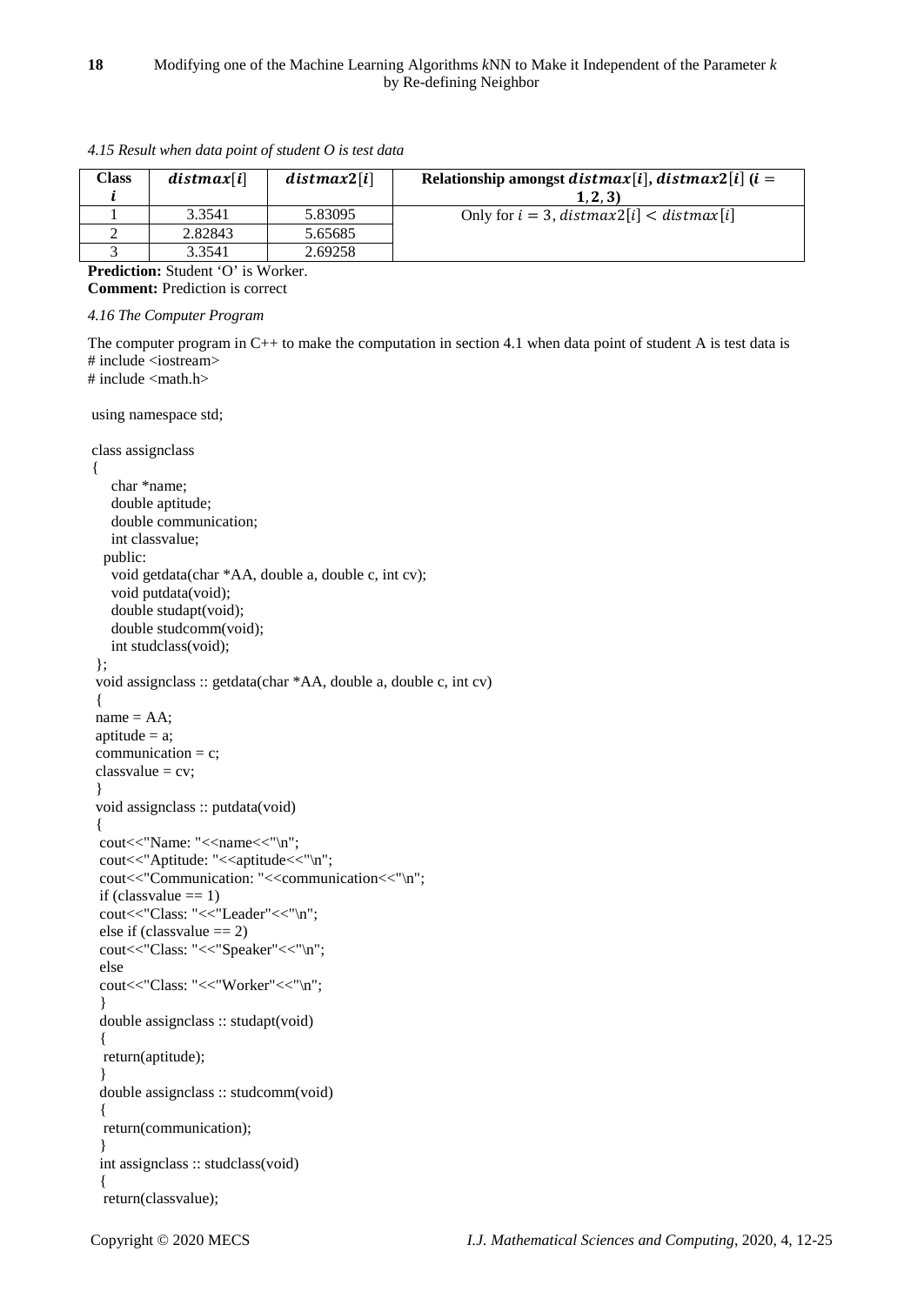}

```
 const int size=15;
 int main()
 {
int i,j,jj,k;int l=0, m=0, n=0, min; int classv,distcount;
 double apt1,apt2,comm1,comm2;
 double dist[20],distmax[4],dist2[7],distmax2[4];
 double minall;
 assignclass student[size], student2[size-1];
 assignclass studentL[7], studentS[7], studentI[7];
 //Input
 student[0].getdata("A",4.0,7.0,2);
 student[1].getdata("B",8.0,3.0,3);
student[2].getdata("C",2.0,5.0,2);
 student[3].getdata("D",7.0,2.5,3);
 student[4].getdata("E",8.0,6.0,1);
 student[5].getdata("F",6.0,7.0,1);
 student[6].getdata("G",5.0,4.5,3);
 student[7].getdata("H",2.0,6.0,2);
 student[8].getdata("I",7.0,6.0,1);
 student[9].getdata("J",5.0,3.0,3);
 student[10].getdata("K",3.0,5.5,2);
 student[11].getdata("L",9.0,7.0,1);
 student[12].getdata("M",6.0,5.5,1);
 student[13].getdata("N",6.0,4.0,3);
 student[14].getdata("O",6.0,2.0,3);
cout<<endl;
 //Printing Data
for(i=0;i<size;i++) student[i].putdata();
 //The Model
i=0;
 //Selecting Test Data
cout<<endl<<endl<<i;
if(i==0)for(j=1; j<15; j++) student2[j-1]=student[j];
else if(i = (size-1))
 {
for (j=0; j < i; j++) student2[j]=student[j];
for(j=(i+1);j\leq size;j++) student2[j-1]=student[j];
 }
 else
for(j=0;j<(size-1);j++) student2[j]=student[j];
 // Segregating Class
for(j=0;j<(size-1);j++) {
 classv = student2[j].studclass();
 if(classv==1)
```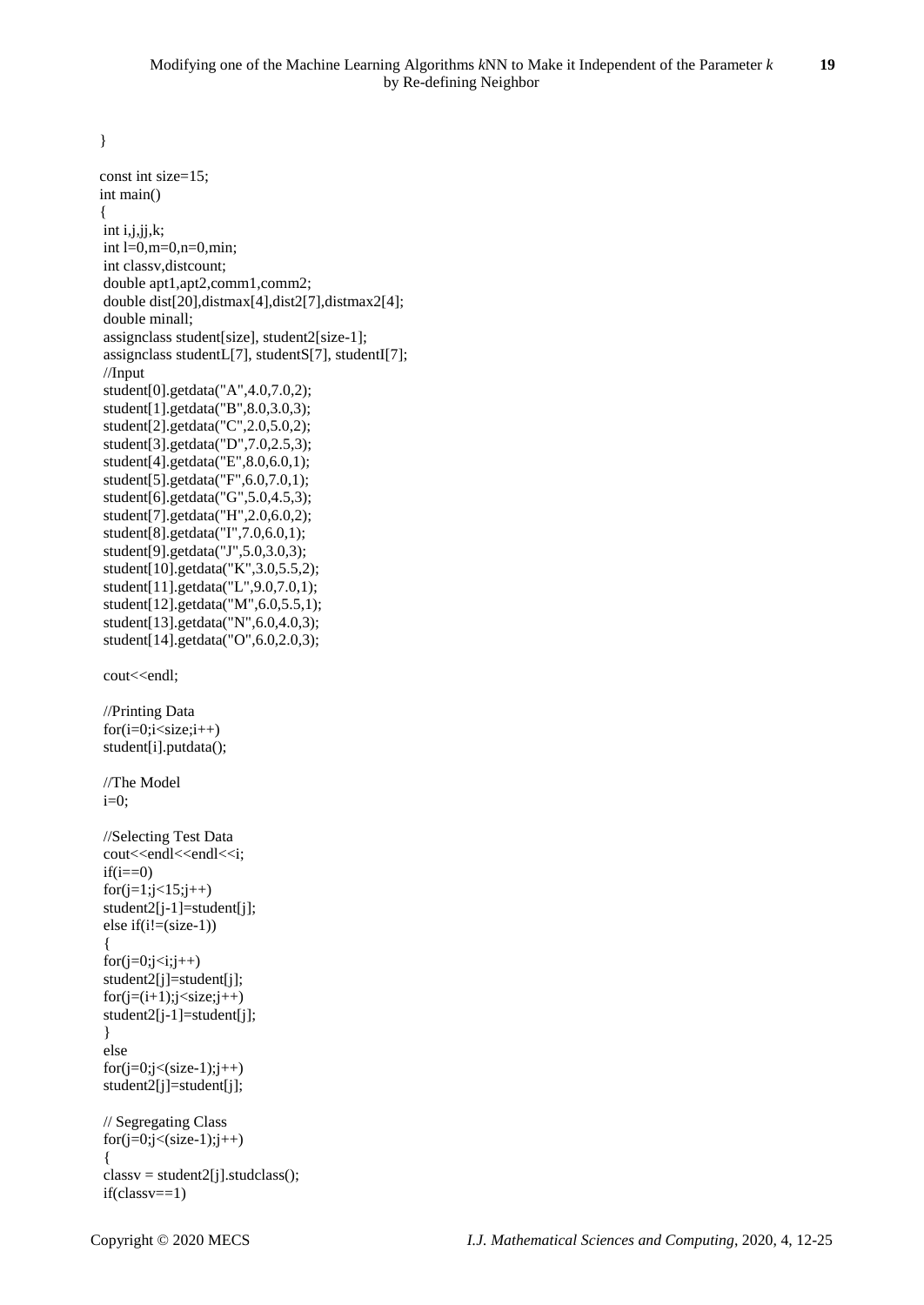```
 {
  l=1+1; studentL[l-1]=student2[j];
   }
   else if(classv==2)
   {
  m=m+1:
   studentS[m-1]=student2[j];
   }
   else
   {
   n=n+1;
   studentI[n-1]=student2[j];
 }
   }
   //Calculating max distance in each class
   //Calculation for Leader
  for(k=1; k<20; k++)dist[k]=0.0;k=0;for(j=0;j<(1-1);j++){apt1 = studentL[j].student();}comm1 = studentL[i].student();for(ij=j+1;jj<l;jj++) {
  \text{apt2} = \text{studentL}[\text{ii}].\text{student}():
  comm2 = studentL[i].studcomm();
  k=k+1:
  dist[k]=dist[k]+sqrt((apt1-apt2)*(apt1-apt2)+(comm1-comm2)*(comm1-comm2));
 }
   }
   distmax[1]=0.0;
  distcount = 1*(1-1)/2;
  for(k=1; k \leq=distcount;k++) if(distmax[1]<dist[k])
   distmax[1]=dist[k];
  for(k=1; k<20; k++)dist[k]=0.0; //Calculation for Speaker
  k=0;for(j=0;j<(m-1);j++){apt1 = studentS[i].student();}comm1 = studentS[i].student();
  for(jj=j+1;jj\leq m;jj++) {
   apt2 = studentS[jj].studapt();
  comm2 = studentS[i].student();
  k=k+1;
   dist[k]=dist[k]+sqrt((apt1-apt2)*(apt1-apt2)+(comm1-comm2)*(comm1-comm2));
   }
   }
  distmax[2]=0.0;
  distcount = m*(m-1)/2;
  for(k=1; k<=distcount;k++) if(distmax[2]<dist[k])
   distmax[2]=dist[k];
  for(k=1; k<20; k++)
```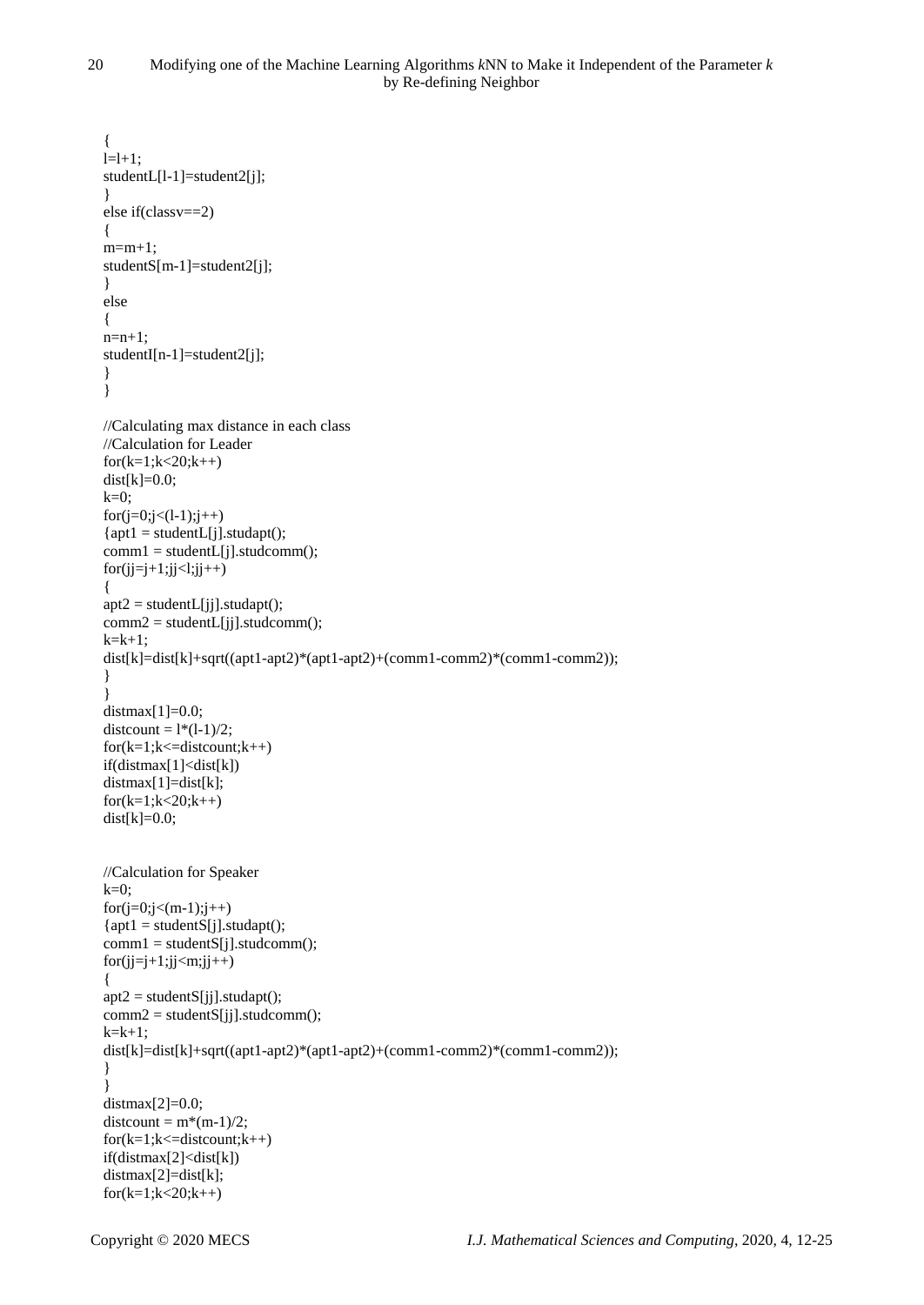```
dist[k]=0.0; //Calculation for Worker
 k=0:
 for(j=0;j<(n-1);j++){apt1 = student[I].student();}comm1 = studentI[j].studcomm();
 for(i=i+1;ij\leq n;ji++) {
 apt2 = student[[j].studapt();comm2 = student[Ij].student(;
 k=k+1;
 dist[k]=dist[k]+sqrt((apt1-apt2)*(apt1-apt2)+(comm1-comm2)*(comm1-comm2));
 }
   }
 distmax[3]=0.0;
 distcount = n*(n-1)/2;
 for(k=1; k \leq=distcount;k++) if(distmax[3]<dist[k])
  distmax[3]=dist[k];
 for(k=1; k<20; k++)dist[k]=0.0; //Calculating max distance of test data in each class
  //Calculation for Leader
 for(k=0; k<7; k++)dist2[k]=0.0;
 apt1 = student[i].student();comm1 = student[i].student();for(j=0;ji<1;ji++)\{apt2 = studentL[i].student();comm2 = studentL[i].studcomm();
 dist2[jj]=dist2[jj]+sqrt((apt1-apt2)*(apt1-apt2)+(comm1-comm2)*(comm1-comm2));
 }
 distmax2[1]=0.0;
 for(k=0; k<1; k++) if(distmax2[1]<dist2[k])
 distmax2[1]=dist2[k];
 for(k=0; k<7; k++)dist2[k]=0.0; //Calculation for Speaker
 for(i=0;ji<m;ji++) {
 apt2 = studentS[i].student();
 comm2 = studentS[i].student();
  dist2[jj]=dist2[jj]+sqrt((apt1-apt2)*(apt1-apt2)+(comm1-comm2)*(comm1-comm2));
   }
  distmax2[2]=0.0;
 for(k=0;k<m;k++) if(distmax2[2]<dist2[k])
 distmax2[2]=dist2[k];
 for(k=0; k<7; k++)dist2[k]=0.0;
  //Calculation for Worker
 for(jj=0;jj<n;jj++) {
 apt2 = student[[jj].studapt();
```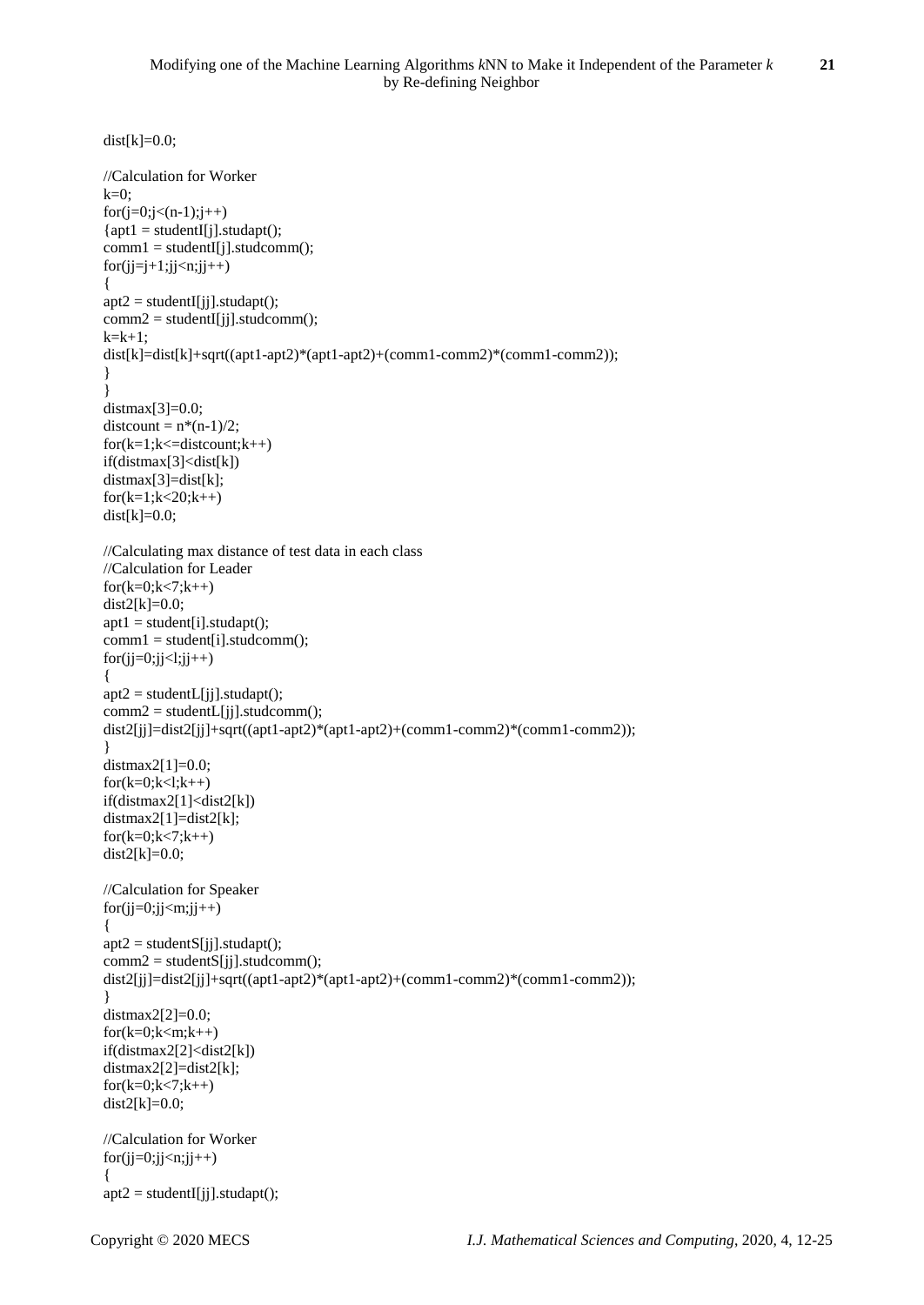```
comm2 = student[[j].student();
  dist2[jj]=dist2[jj]+sqrt((apt1-apt2)*(apt1-apt2)+(comm1-comm2)*(comm1-comm2));
   }
 distmax2[3]=0.0;
 for(k=0; k < n; k++) if(distmax2[3]<dist2[k])
 distmax2[3]=dist2[k];
 for(k=0; k < 7; k++)dist2[k]=0.0; //Assigning Class Value to Test Data
 for(k=1; k<4; k++) {
 cout<<endl<<"distmax["<<k<<"]="<<distmax[k];
 cout<<endl<<"distmax2["<<k<<"]="<<distmax2[k];
   }
  if(distmax2[1]>distmax[1]&&distmax2[2]>distmax[2]&&distmax2[3]>distmax[3])
   {
  if(distmax2[1]==distmax2[2]&&distmax2[2]==distmax2[3])
 for(k=1; k<4; k++) distmax2[k]=(distmax2[k]-distmax[k])/distmax[k];
  else if(distmax2[1]==distmax2[2]&&distmax2[2]<distmax2[3])
   {
  distmax2[1]=(distmax2[1]-distmax[1])/distmax[1];
 distmax2[2]=(distmax2[2]-distmax[2])/distmax[2];
   }
  else if(distmax2[1]==distmax2[3]&&distmax2[3]<distmax2[2])
\{distmax2[1]=(distmax2[1]-distmax[1])/distmax[1];
  distmax2[3]=(distmax2[3]-distmax[3])/distmax[3];
 }
  else if(distmax2[2]==distmax2[3]&&distmax2[2]<distmax2[1])
\{ distmax2[2]=(distmax2[2]-distmax[2])/distmax[2];
 distmax2[3]=(distmax2[3]-distmax[3])/distmax[3];
 }
 minimal = 15.0;
 for(k=1; k < 4; k++) {
 cout<<endl<<"distmax["<<k<<"]="<<distmax[k];
 cout<<endl<<"distmax2["<<k<<"]="<<distmax2[k];
  if(minall>distmax2[k])
   {
 minall=distmax2[k];
  min=k;
   }
   }
   }
  else
\{for(k=1; k<4; k++)\{ if(distmax2[k]>distmax[k])
 distmax2[k]=14.14; }
 minall = 14.14;for(k=1; k<4; k++) {
  if(minall>distmax2[k])
   {
```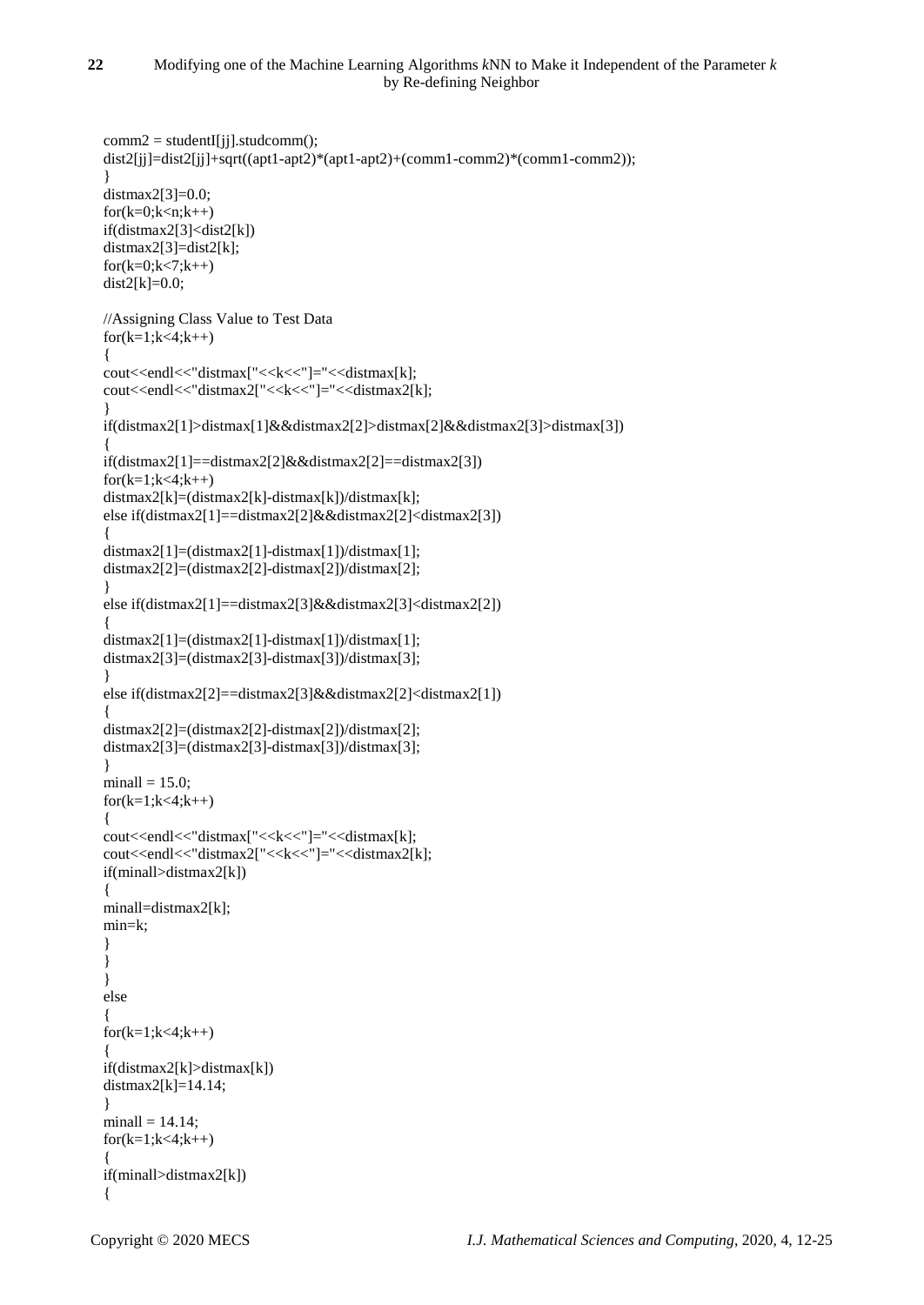```
minall=distmax2[k];
 min=k;
 }
 }
 }
cout<<endl:
cout << "Class Value of Test Data = "<< (i+1) << " is : " << min << < < < 
 return 0;
 }
```
This computation was carried out for variable i=0 in above program. Similar computations such as those under sections 4.2 to 4.15 can be carried out by varying i from 1 to 14 in increments of 1 in the above program.

## **5.Discussion**

Despite the small size of the training data shown in Table 1, the ANN method gave 100% accurate performance. This need not always be true for small data set. However, for large data sets such as those encountered in real world problems, the performance of ANN method is guaranteed to be highly accurate. This is obvious because with large data sets, as large as up to the order of  $10^4$ -  $10^5$  data points, the boundary of neighborhood for each class calculated with the available training data is expected to be the actual boundary of neighborhood of that class and the likelihood that this boundary of neighborhood will be altered by the query data point or any new data point added to the training data is minimal.

Though the ANN method was shown above to work for the data set with more than two classes into which the data points segregated, it will work for binary classification too. The necessary conditions for the quality of the data sets for which the ANN method will work are that there should not be outliers and the data should be linearly separable. In case there are outliers in the data set, one can get rid of this problem by removing the data point corresponding to the outlier from the training data. And if the data is non-linearly separable, two examples of which are shown in Fig 2 and Fig 3, one can use the kernel trick to make the data linearly separable [1]. Kernel is the name given to function which can transform the lower dimensional training data space to a higher dimensional space, in the higher dimensional space the data is linearly separable. A list of some of the common kernel functions is given in [1].

An obvious advantage of the ANN method over all the other techniques of the kNN known to date  $[3,4,5,6,7,8,9,10,11,12,13,14]$  is that it is not dependent on k (the number of nearest neighbors), and some other parameters as involved in specific techniques of the kNN (like, for example, the pivot point in BTA [3,4]). The fact that the techniques of kNN other than ANN depend on one or two parameters make their performances dependent on the values of parameters, unlike ANN. But, however, like with any other machine learning algorithm it cannot be claimed that this particular one will be the most efficient; the performance of any one method is highly dependent on the nature and structure of the training data. For some training data one method will be the most efficient, and for other the other method will be the most efficient. So, I do not claim that ANN is the most efficient though it gave 100% accurate result for the training data [1] considered in this paper.



Attribute 1

Figure 2. A typical non-linearly separable data (binary classification)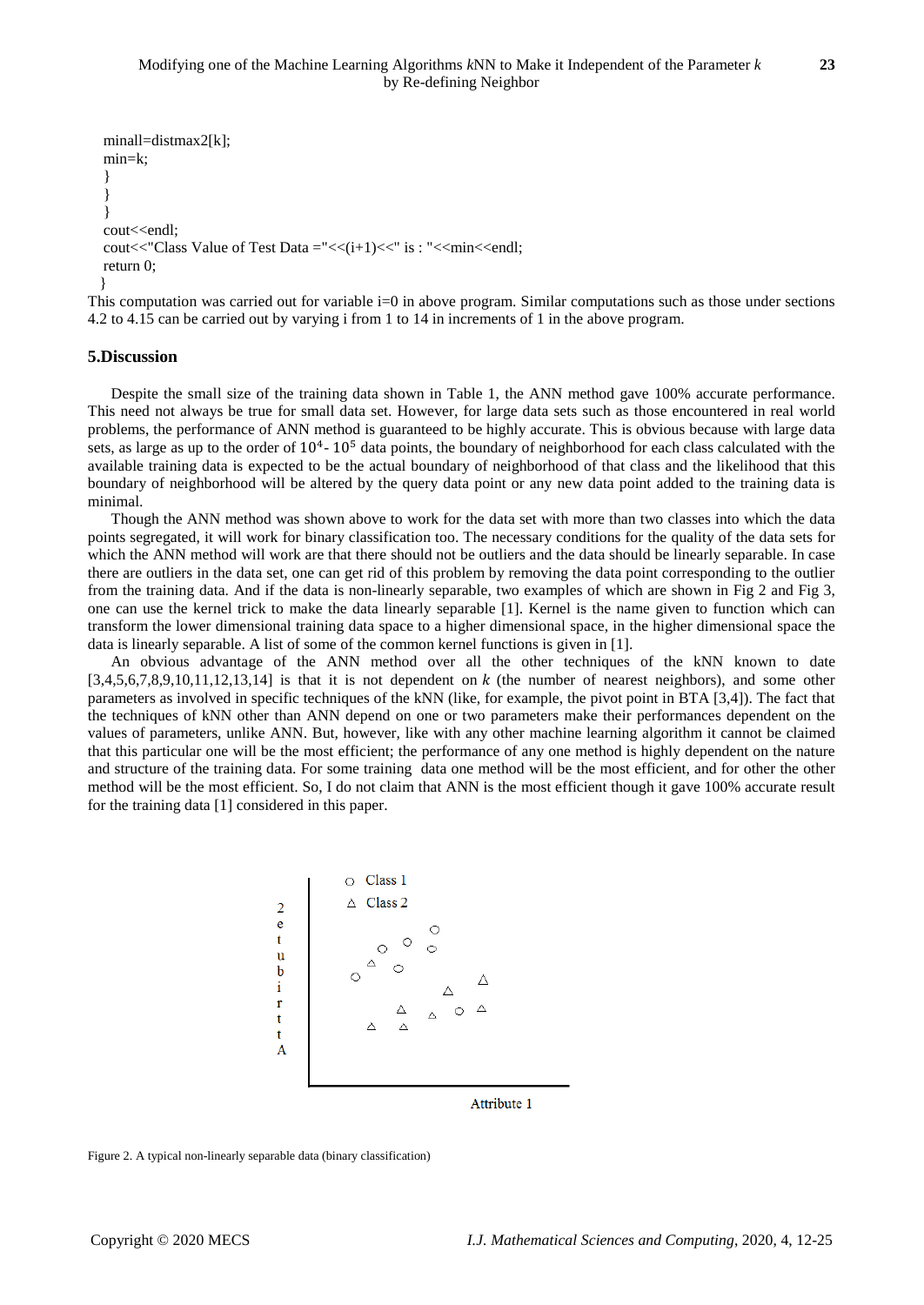

Figure 3. Another typical non-linearly separable data (binary classification)

#### **References**

- [1] Dutt S, Chandramouli S and Das AK. Machine Learning. Pearson India Education Services Pvt Ltd. Noida. 2020.
- [2] Dhanabal S and Chandramathi Dr S. A Review of various k-Nearest Neighbor Query Processing Techniques. International Journal of Computer Applications 2011; Vol 31-No 7: 14-22.
- [3] Uhlmann JK. Satisfying general proximity/similarity queries with metric trees. Information Processing Letters 1991; 40: 175- 179.
- [4] Liu T, Moore AW and Gray A. New Algorithms for Efficient High-Dimensional Nonparametric Classification. Journal of Machine Learning Research 2006; 7: 1135-1158
- [5] Sproull RF. Refinements to Nearest Neighbor Searching in k-Dimensional Trees. Algorithmica 1991; 6:579-589.
- [6] Li SZ, Chan KL and Wang C. Performance Evaluation of the NFL Method in Image Classification and Retrieval. IEEE Trans on Pattern Analysis and Machine Intelligence 2000; Vol 22-Issue 11.
- [7] Zhou Y and Zhang C. Tunable Nearest Neighbor Class. Pattern Recognition 2007: 346-349 pp
- [8] Liaw YC, Wu CM and Leou ML. Fast Exact k Nearest Neighbors Search using an Orthogonal Search Tree. Pattern Recognition 2010; Vol 43-Issue 6: 2351-2358.
- [9] McNames J. Fast Nearest Neighbor Algorithm based on Principal Axis Search Tree. IEEE Trans on Pattern Analysis and Machine Intelligence 2001;Vol 23-Issue 9:964-976.
- [10] Cover TM and Hart PE. Nearest Neighbor Pattern Classification. IEEE Trans Inform. Theory 1967; IT-13:21-27.
- [11] Bailey T and Jain AK. A note on Distance weighted k-nearest neighbor rules. IEEE Trans Systems, Man Cybernatics 1978; 8:311-313.
- [12] Kollios G, Gunopulos D and Tsotras VJ. Nearest Neighbor Queries in a Mobile Environment. Proceedings of the International Workshop on Spatio-Temporal Database Management 1999: 119-134 pp.
- [13] Xia T and Zhang D. Continuous Reverse Nearest Neighbor Monitoring. Proceedings of the IEEE International Conference on Data Engineering 2006.
- [14] Song Z and Roussopoulos N. K-nearest neighbor search for moving query point. Proceedings of the International Symposium on Spatial and Temporal Databases 2001: 79-96 pp.